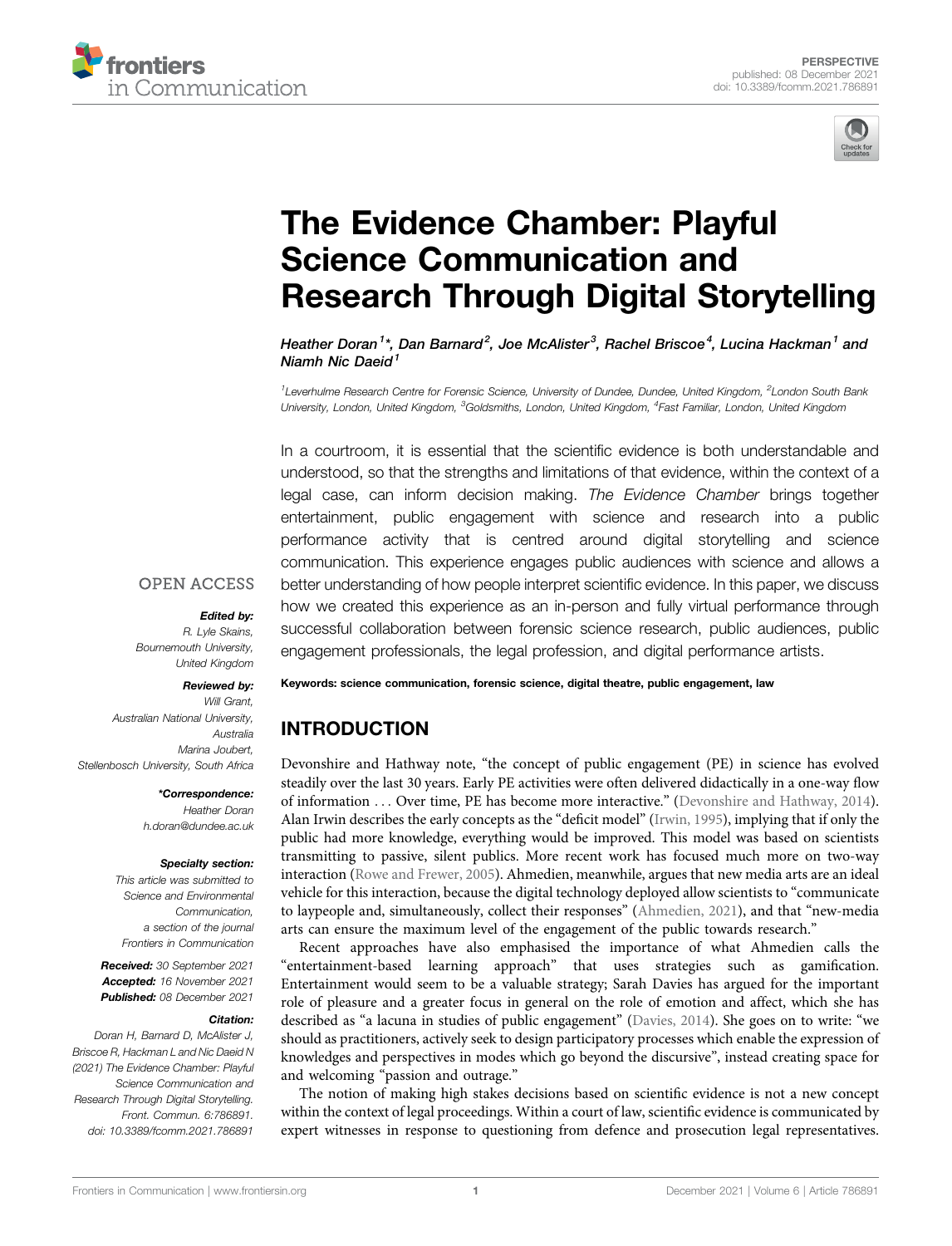Recently, there has been increasing commentary that forensic science is at a "critical juncture" where the robustness of methods and the effective communication and understanding of increasingly complex information are being questioned (O'[Brien et al., 2015;](#page-6-5) [Science and Technology Committee](#page-6-6) [2019](#page-6-6)). It is critical that evidence presented in legal cases is understood by all parties in the courtroom to avoid miscarriages of justice, however this may not occur in reality. Research has begun to start understanding the challenges and potential approaches but it is still at an early stage ([Black and Nic](#page-6-7) [Daeid 2015;](#page-6-7) [McCarthy Wilcox and NicDaeid, 2018](#page-6-8); [Hackman](#page-6-9) [2020](#page-6-9); [Hoffman et al., 2021](#page-6-10)).

The Evidence Chamber was initiated as a collaboration between forensic science researchers at the Leverhulme Research Centre for Forensic Science (LRCFS) and interactive digital performance artists at Fast Familiar in 2019. Members of the public became participants in an interactive digital performance by taking on the role of jury members in a fictional murder case. In The Evidence Chamber the audience is presented with two different types of scientific evidence, Gait and DNA through the medium of expert witness testimonies, they are also given informative scientific comics based on written primers that were produced for the judiciary. Following this evidence gathering and jury deliberation process they meet with a forensic expert and ask open questions in a debrief.

The aim was to create a new engagement experience that would immerse players within the setting of the court, where, within the theatre provided by the jury deliberation room, they are required to make life-changing decisions about the fate of another based on scientific evidence presented to them. The reaction of the "jury" to expert scientific evidence gives us a better understanding of how the communication of that information by experts is understood by lay audiences and whether aids, such as understandable science comics, could support that process.

There have previously been theatrical experiences and academic studies based on fictional jury trials [\(Barnard and](#page-6-11) [De Meyer, 2020a\)](#page-6-11). There have also been interactive digital experiences where participants take on the role of jurors ([Barnard and De Meyer, 2020b\)](#page-6-12). However, this format has not, as far as the authors are aware, previously been used as a public engagement with science activity. In addition, while inperson theatre for science public engagement is fairly well established ([Shepherd-Barr, 2020](#page-6-13)), interactive digital performance is a new medium for engaging the public with science.

A distinctive feature of The Evidence Chamber is that it functions simultaneously as both a public engagement and a research tool, informing and provoking discussion about forensic science and its use to enable high stakes decision making. The inputs by the participants (conversations, questions and verdicts) to the experience were used to assess the ability of a jury to comprehend the scientific evidence presented in a video format. Secondly, the impact of scientific comics specific to the evidence types being presented and whether these aided comprehensions were explored. Within the event, the players receive information

about the evidence presented to them in digital form. They need to be informed enough by this to engage in quality conversation to enable a guilty or not guilty decision to be formed with the understanding that there was no "correct" verdict.

Expert evidence is defined as being "admissible (in order) to furnish the court with information which is likely to be outside the experience and the knowledge of a judge or jury" [\(Crown](#page-6-14) [Prosecution Service Criminal Practice Direction V Evidence](#page-6-14) [19A Expert Evidence, 2015\)](#page-6-14). Forensic science experts in England and Wales must comply with the Core Foundation Principles and the Forensic Science Regulator's Code of Conduct ([Crown Prosecution Service, 2019\)](#page-6-15) and with the Criminal procedure rules and practice directions 2020—rule 19 ([Criminal Procedure Rules and practice Directions, 2020](#page-6-16)). In Scotland, expert witnesses must comply with the Expert Witness Code of Conduct ([Law Society of Scotland,](#page-6-17) Expert witness code of practice). Forensic science experts initially provide written reports of evidence but they may be required to present oral evidence in court. It is their role to give their expert opinion based on their analysis of the available evidence.

In the UK, anyone between the ages of 18 and 70 years old; registered to vote in parliamentary or local government elections; a registered citizen in the UK, the Channel Islands or the Isle of Man for at least 5 years can be called for jury service. Part of this role may be to listen to scientific evidence presented in trial and in order to evaluate the weight of the evidence placed before them and make decisions, the jury must understand the scientific evidence presented to them.

To assist the judiciary when scientific evidence is to be put to the jury within a legal case, a series of judicial primers are being produced by scientists, the judiciary, the Royal Society and the Royal Society of Edinburgh in a unique partnership and ambitious public engagement activity. Each primer presents a clear and accurate position of the science which underpins a particular type of forensic scientific evidence including its limitations [\(Royal Society, 2017;](#page-6-18) [Black and NicDaeid 2018\)](#page-6-19). The LRCFS have used the judicial primers as the basis for science comics. The first two comics "Understanding Forensic Gait Evidence" which is an evaluation of how people walk [\(Murray et al., 2020a\)](#page-6-20) and "Understanding Forensic DNA Evidence" ([Murray et al., 2020b](#page-6-21)) were used in The Evidence Chamber.

Forensic gait analysis represents an example of a subjective comparison of features with little underpinning frequency data or standardised methodologies and has been heavily criticised for the absence of an objective or robust scientific methodology [\(Metropolitan Police](#page-6-22)). The analysis of DNA by forensic scientists in contrast, could be considered to be more objective in terms of the measurements which are robustly scientifically underpinned and validated with large data sets providing frequency data and an accepted standardised methodology. The explanation of both evidence types in court can be difficult to understand as it often contains a significant amount of specialist terminology, statistics and probabilistic reasoning.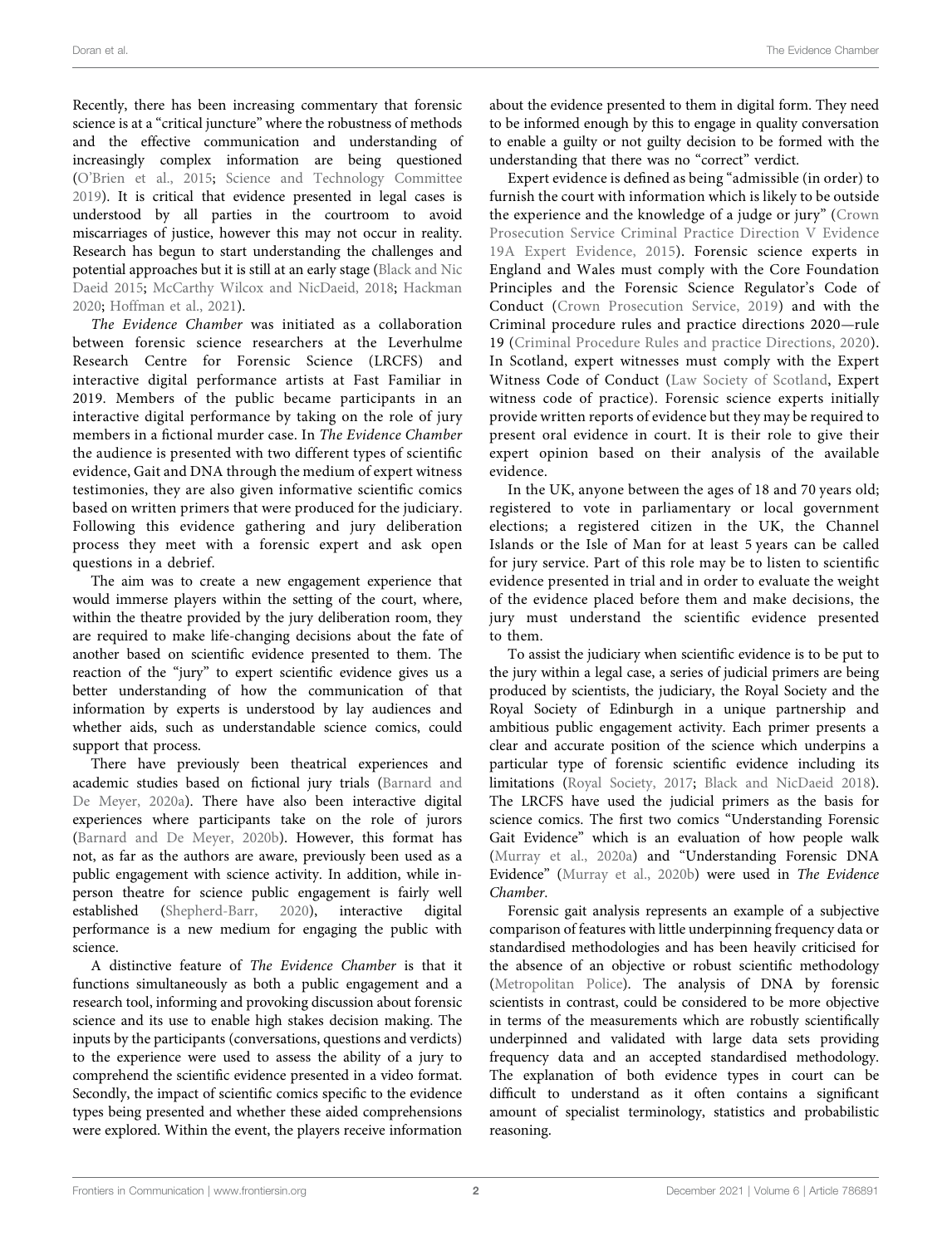# METHODOLOGY—CREATING THE EVIDENCE CHAMBER

The initial planning meeting for The Evidence Chamber brought together scientists, the Public Engagement Manager from LRCFS and artists from Fast Familiar. Fast Familiar had already created a jury based interactive digital experience based around the use of tablet devices where information is presented to individual participants allowing them to vote and add comments in response to prompts.

A scenario was created based on the two evidence types featured in the judicial primers and comics and Fast Familiar built a narrative around this including additional evidence presented by lay (non-scientific) witness as well as defence, and prosecution summations of the case. We prioritised presenting the scientific evidence in a way that reflected how expert evidence would be directed to a jury within a courtroom (verbally—in response to questioning by legal representatives). Within the context of the experience this presented several challenges;

- i) the running length of the performance, a case presented in a court of law can take several days or weeks depending on the complexity of the evidence
- ii) in a courtroom, expert witnesses respond to questions posed by the legal participants. For this performance format using ipad software it was not practical for the expert witnesses to have extensive questioning from defence and prosecution as it would take too long and only evidence in chief without cross examination) was presented.
- iii) recreating the courtroom location within a simulation.

We addressed these challenges in the performance by limiting the total length for the experience of 90 min (which is a similar length of time to many other leisure activities) and restricted the expert witness videos to 5 min. For the expert witness videos we created presentations that were based on the responses to questions that could have been asked in a court in consultation with forensic science and legal experts. The inperson performance took place within a courtroom with the "jury" sitting in the witness deliberation room. In the virtual performance this feeling of "place" was carefully considered and this is discussed in further detail in Moving From In-Person to Virtual.

In addition to the oral evidence of the expert witnesses, the participants were also provided with factual evidence including bus route information, phone records and character references for the accused which were used to provide context to the case. Some artistic licence was used to ensure participants engaged with the story and players took on an active role in the experience they were asked to read some of the evidence and statements out loud.

During The Evidence Chamber, the "jury" was given time to discuss the evidence at directed moments and for specified lengths of time. At various stages, the participants were also asked to vote on whether they thought the accused was guilty or not guilty culminating in a final decision of the group. The structure of the voting (after and before the comics/witness statements) allowed the gathering of data to explore how the evidence, comics and discussion affected their views. The full structure of the performance and information gathered from the audience is described in [Table 1](#page-3-0).

## Testing and Refining

Once the story and evidence were created, paper versions of the video scripts were tested with scientists, forensic scientists and members of the public. These sessions provided feedback on the order in which evidence appeared. This order was carefully considered since it allowed the creation of a narrative which in turn, led participants into discussions at key points. It also ensured that there was enough uncertainty within the evidence presented, to provide opportunities for meaningful discussion. For example, the testimony of the defendant was moved from an earlier position to become the final testimony as it created more of a "climax" to finally meet the person about which the audience have heard so much. The DNA evidence was also moved later in the piece to improve the structure of alternating evidence pointing towards guilty and towards not guilty. The original order in which evidence was presented was revised as it showed a "reveal" happened too early in the process, stifling discussion.

Ethical permission was obtained from the University of Dundee ethics committee and all participants signed consent forms prior to taking part. During the experience, all participants remained anonymous and were referred to only by a juror number. Discussions of the "jury" were recorded along with the verdicts and responses to questions on the tablet devices.

## THE PERFORMANCE

The first public performance took place in the jury deliberation room at Dundee Sheriff Court in October 2019. The public performance involved 15 jury members (based on the Scottish legal system). The setting gave a sense of theatre and "real life" to the experience while also offering the participants the opportunity to experience the layout and structure of a court. No introductions were given before the event and no prompts were given to allow introductions of the participants, much like in a real jury setting. This structure, the nature of their participation and the venue set a serious tone for the performance. The players took their roles seriously and engaged in meaningful discussions which frequently became detailed and sometimes passionate.

After a verdict was reached, participants were taken into the main courtroom where they had the opportunity to question representatives from LRCFS and Fast Familiar. This conversation was more informal and less structured offering the participants the opportunity to focus on any element they wished to. A full overview of the game experience and data collected is included in [Table 1](#page-3-0).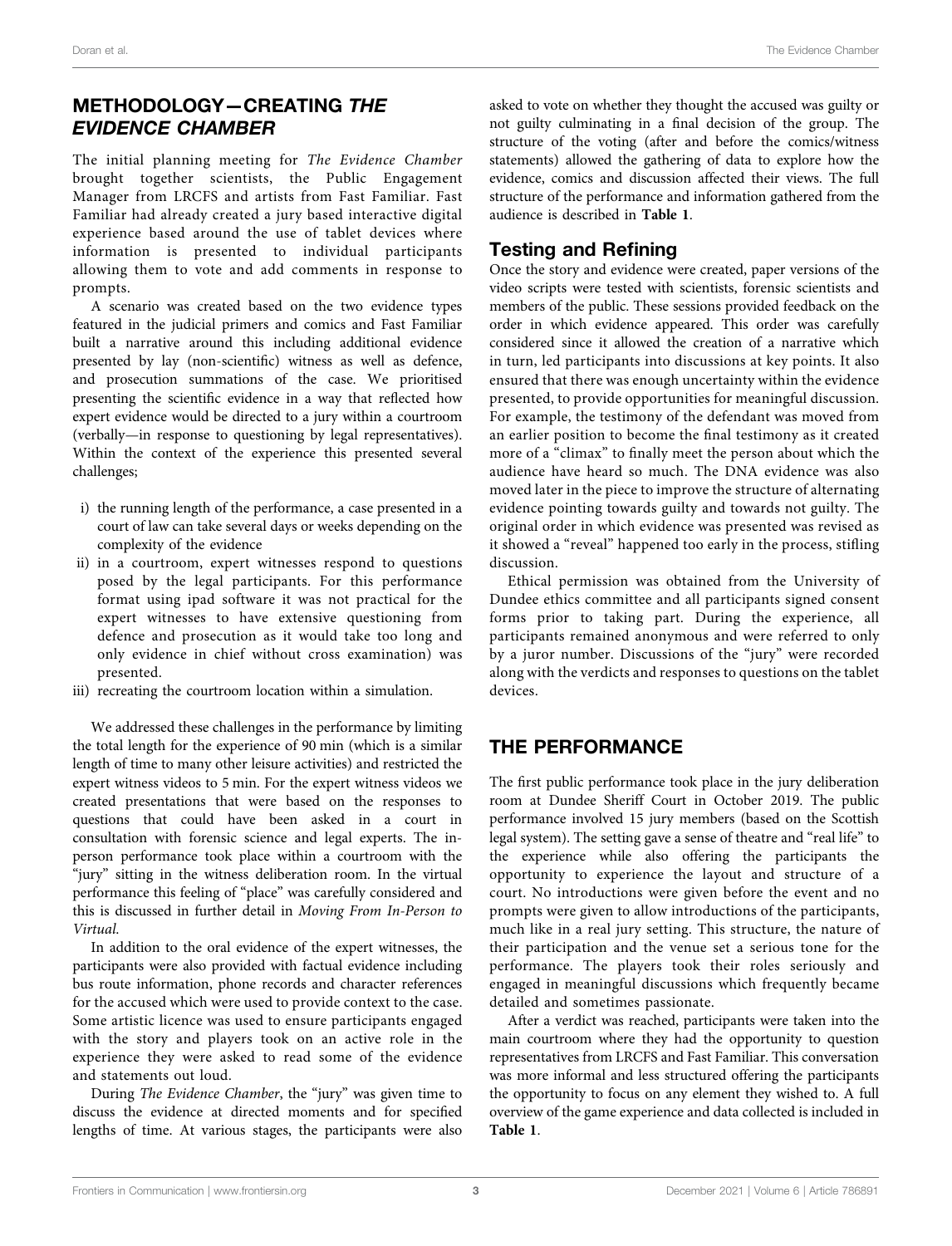## <span id="page-3-0"></span>TABLE 1 | A detailed breakdown of what happens during The Evidence Chamber.

| <b>Stage</b>                                                              | What happens                                                                                                                                                                                                                                                                       |
|---------------------------------------------------------------------------|------------------------------------------------------------------------------------------------------------------------------------------------------------------------------------------------------------------------------------------------------------------------------------|
| Welcome                                                                   | The audience arrive in the room (co-located version) or online lobby (online version) and are given a tutorial in how the                                                                                                                                                          |
| Introduction*                                                             | platform works<br>The audience are presented with the research ethics information and a series of questions which they respond to<br>individually<br>How would you describe your gender?                                                                                           |
|                                                                           | Tap to select                                                                                                                                                                                                                                                                      |
|                                                                           | Female                                                                                                                                                                                                                                                                             |
|                                                                           | Male<br>Non-binary                                                                                                                                                                                                                                                                 |
|                                                                           | Prefer not to say                                                                                                                                                                                                                                                                  |
|                                                                           | What age bracket do you fall into?                                                                                                                                                                                                                                                 |
|                                                                           | Tap to select                                                                                                                                                                                                                                                                      |
|                                                                           | $18 - 25$                                                                                                                                                                                                                                                                          |
|                                                                           | $26 - 35$<br>$36 - 45$                                                                                                                                                                                                                                                             |
|                                                                           | $46 - 55$                                                                                                                                                                                                                                                                          |
|                                                                           | $56 - 65$                                                                                                                                                                                                                                                                          |
|                                                                           | 66-75                                                                                                                                                                                                                                                                              |
|                                                                           | $76+$                                                                                                                                                                                                                                                                              |
|                                                                           | Prefer not to say                                                                                                                                                                                                                                                                  |
|                                                                           | What is your profession?<br>What country do you live in?                                                                                                                                                                                                                           |
|                                                                           | How did you find out about this event?                                                                                                                                                                                                                                             |
|                                                                           | Accessibility   I would like English subtitles                                                                                                                                                                                                                                     |
| Scene Setting                                                             | The audience watch a news broadcast, giving an overview of the case and explaining that Defendant has been accused                                                                                                                                                                 |
|                                                                           | because his DNA was found at the crime scene                                                                                                                                                                                                                                       |
| Testimony from the ex-partner of the defendant                            | The audience hear the testimony of the ex-partner of the defendant                                                                                                                                                                                                                 |
| Telecommunications data of the defendant<br>Crime scene examiner's report | Shows the movements of the defendant's phone on the night of the crime<br>Shows where DNA was found, where the victim was found and where a French window was found open                                                                                                           |
| Expert witness testimony: gait analysis                                   | The testimony of an expert witness about the gait of the defendant and the gait of the figure caught on CCTV on the night<br>of the crime                                                                                                                                          |
| Statements made during the trial                                          | Each audience member reads aloud a statement made during the trial by either the defence barrister or the prosecution<br>barrister                                                                                                                                                 |
| A guide to understanding gait analysis                                    | Audience members read a document that explains how gait analysis works and how it should be done (audience<br>members realise the gait analysis was not done to the best standard)                                                                                                 |
| Blind vote 1 (guilty/not guilty)*                                         | Audience members vote anonymously on whether they currently feel the defendant is guilty or not guilty. Results are then<br>displayed to audience members                                                                                                                          |
| Testimony from a colleague of the victim                                  | Audience members hear about what happened shortly before the death of the victim and how her body was discovered                                                                                                                                                                   |
| Testimony from a friend of the defendant                                  | Audience members hear from the defendant's friend, who alleges that the defendant spent the evening with him but that<br>he was asleep at the time of the crime                                                                                                                    |
| Testimony from an acquaintance of the defendant                           | Audience members hear about how this acquaintance met the defendant in a pub and subsequently worked as a waiter<br>for an evening at the house of the victim                                                                                                                      |
| Glossary of legal terms                                                   | Definitions of various legal terms, including murder and "beyond reasonable doubt."                                                                                                                                                                                                |
| Discussion 1 <sup>#</sup><br>Blind vote 2 (guilty/not guilty)*            | Audience members discuss how they currently feel about whether the defendant is guilty or not guilty<br>Audience members vote anonymously on whether they currently feel the defendant is guilty or not guilty. Results are then                                                   |
|                                                                           | displayed to audience members                                                                                                                                                                                                                                                      |
| Records of online chat forum                                              | Audience members see an online chat forum that demonstrates the defendant's violent past as a football hooligan                                                                                                                                                                    |
| Expert witness testimony about the DNA evidence                           | A video of an expert witness explaining the degree of certainty that the DNA at the crime scene belongs to the Defendant                                                                                                                                                           |
| Discussion 2 <sup>#</sup><br>Blind vote 3 (guilty/not guilty)*            | Audience members discuss how they currently feel about whether the defendant is guilty or not guilty<br>Audience members vote anonymously on whether they currently feel the defendant is guilty or not guilty. Results are then                                                   |
|                                                                           | displayed to audience members                                                                                                                                                                                                                                                      |
| Testimony from the defendant                                              | Video testimony of the defendant and his account of the night                                                                                                                                                                                                                      |
| A guide to understanding DNA evidence                                     | An explanation about DNA and its role in evidence, including the possibility of "secondary transfer." Audience members                                                                                                                                                             |
|                                                                           | realise the defendant's DNA might have been brought to the crime scene inadvertently by the acquaintance he shook<br>hands with                                                                                                                                                    |
| Discussion 3 <sup>#</sup>                                                 | Audience members discuss how they currently feel about whether the defendant is guilty or not guilty                                                                                                                                                                               |
| Summing up statements                                                     | Two audience members selected at random by the software read summing up statements from the Defence and<br>Prosecution representatives                                                                                                                                             |
| Discussion 4 <sup>#</sup>                                                 | Audience members are told this is their final discussion. They discuss how they currently feel about whether the<br>defendant is guilty or not guilty                                                                                                                              |
| Final Vote (guilty/not guilty)*                                           | Audience members vote on whether they think the defendant is guilty                                                                                                                                                                                                                |
| Divergent stages                                                          | If the audience are unanimous, the piece ends here and the verdict is displayed. If there is not unanimity, a further<br>discussion and voting round occur, at which a majority of 11 to 1 or equivalent is accepted. If no majority of 11 to1 is<br>(Continued on following page) |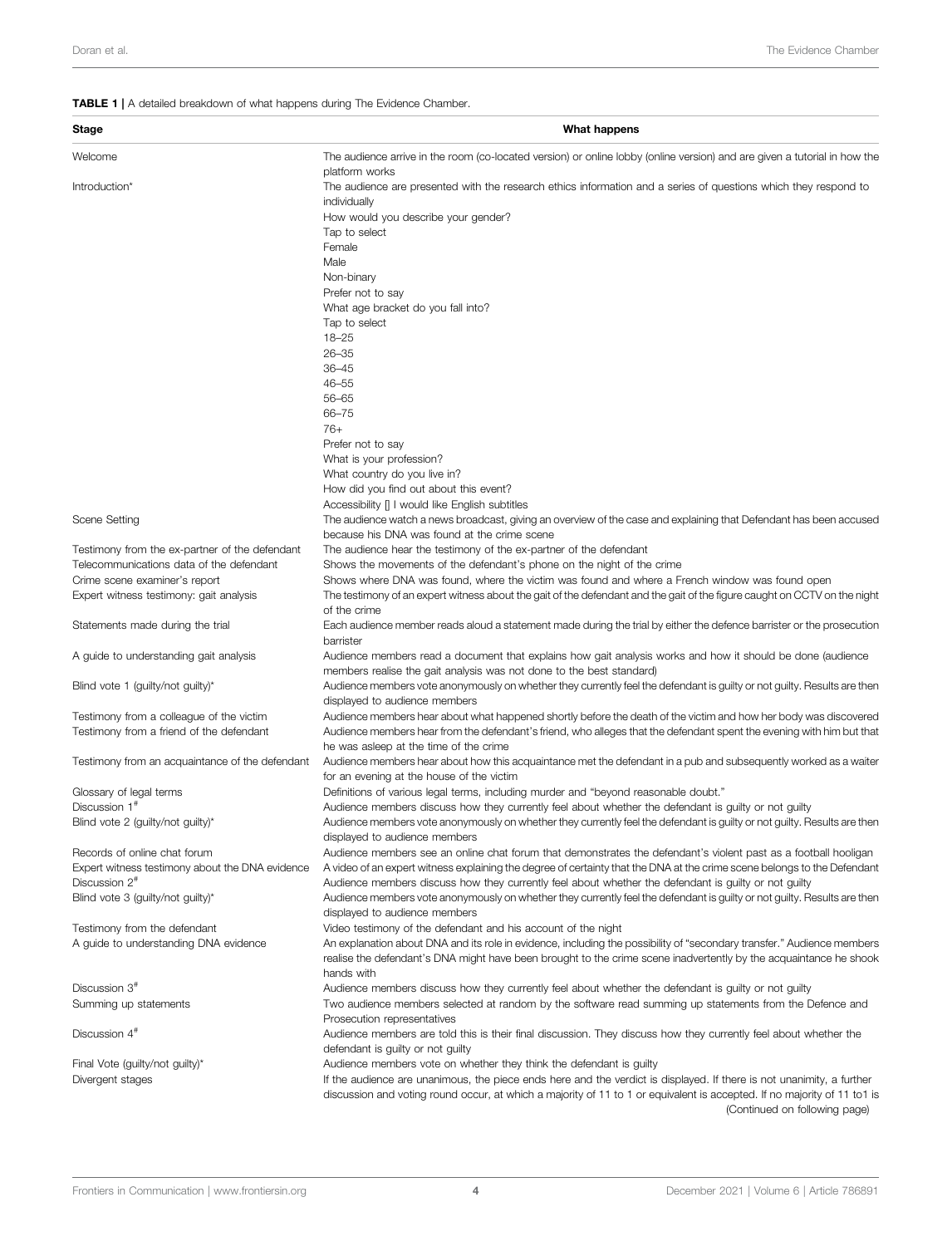#### **TABLE 1** | (Continued) A detailed breakdown of what happens during The Evidence Chamber.

| Stage                               | What happens                                                                                                                                                                                                                                                                                                                                                                |
|-------------------------------------|-----------------------------------------------------------------------------------------------------------------------------------------------------------------------------------------------------------------------------------------------------------------------------------------------------------------------------------------------------------------------------|
|                                     | found in the vote, a further discussion and voting round occur aiming for 10 to 2 or equivalent. If no majority is found, the<br>defendant is found not quilty                                                                                                                                                                                                              |
| Written response from the audience* | Had you heard of the Leverhulme Research Centre for Forensic Science before playing this show? (binary yes/no)<br>Have you ever been on a jury? (binary yes/no)                                                                                                                                                                                                             |
|                                     | Do you enjoy reading, watching or listening to podcasts about crime/true fiction? (binary yes/no)<br>In the wake of COVID-19, the judiciary are looking at new ways that trials could be run, while maintaining social<br>distancing. These could involve remote juries and some testimonies being given by video. Based on your experience<br>today (binary yes/no/unsure) |
|                                     | Do you think you would have found the expert witnesses easy to understand if their testimony had been in person?<br>(binary yes/no/unsure)                                                                                                                                                                                                                                  |
|                                     | Did you think that the expert witness evidence provided you with enough evidence to reach a decision? (binary yes/no/<br>unsure)                                                                                                                                                                                                                                            |
|                                     | If you were called to sit on a remote jury, would you have access to a space where you could concentrate on a court case<br>throughout the day? (slider yes/no/maybe)                                                                                                                                                                                                       |
|                                     | Is there anything else that would help you to better understand the expert witness evidence presented in the case?<br>(binary yes/no)                                                                                                                                                                                                                                       |
| Debrief <sup>#</sup>                | (text input)<br>A debrief discussion in which audience members have the opportunity to ask forensic scientists and the artists questions<br>about the piece                                                                                                                                                                                                                 |

Information from the audience is collected at the stages highlighted in the table.

\*indicates quantitative information

#indicates qualitative information.

## Moving From In-Person to Virtual

In 2020, in response to the COVID-19 pandemic, the face-to-face experience was converted to a virtual setting. The conversion used the same platform as the original piece but there were four key challenges:

- I. Enabling Discussion in a virtual setting. This involved embedding a video calling Application Programming Interface into the software, so that participants could see and hear each other during the discussion phases, but which turned off when they were watching videos or reading documents.
- II. Adapting to different browsers and devices. This involved adapting the video syncing software which plays the videos of the witnesses that participants watch, to allow it to use less processing power. The process also necessitated limiting the experience to two browsers: Chrome and Firefox.
- III. Adapting to different broadband strengths and speeds. This involved using adaptive bitrate streaming, similar to Youtube; so that the definition of video streamed would increase or decrease based on the internet speed of the participant.
- IV. Creating a smooth human-computer interaction. This involved designing the video call section to be in a grid that followed juror numbers and in which people remained in the same "place" on-screen and using iconography that felt familiar, such as similar hand raise and mute buttons to those used by popular video conferencing platforms such as Zoom and Microsoft Teams.

The story and the recorded/presented elements did not change in the virtual setting but we anticipated that the virtual experience would differ. It is more difficult to read more subtle body language and signals in a virtual situation as well as potentially more difficult for people to indicate they wish to speak. There were also potential issues with connectivity and reduced opportunities for the Fast Familiar team to assist if help is required.

The online version of the experience was tested with members of the public through the LRCFS "Citizens" "Jury", a group of lay members who contribute to the work of the research centre. In this test the software was assessed along with the flow of discussion and ability of the jury members to interact with each other in this virtual setting. It became clear that a "Court Clerk" was needed to provide initial information, play a role in bringing the jury together, handle technical queries and manage the piece. One of the participants was assigned as a Foreman who could lead the discussions across the jury members at the appropriate times during the piece.

When participants booked the experience they were sent a copy of an accountability document, outlining the behaviour that would create a safe space for participants. One of the roles defined for the "Court Clerk" was to ensure adherence to this code.

The decision was also made to use a juror number rather than a name for participants. This had the benefit of ensuring that all jurors could be called on equally to speak, rather than people avoiding calling upon those with names they find harder to pronounce, which can further exacerbate societal inequalities. Being always referred to as a juror also reminded participants of their role as jurors and helped to focus them on the gravity of the (fictional) situation and the importance of their task. In addition to their juror number, their pronouns (which they had inputted at the beginning) would also appear at the bottom of their webcam within the video call. This avoided any accidental misgendering that might have occurred. All videos were captioned. The debrief was also maintained.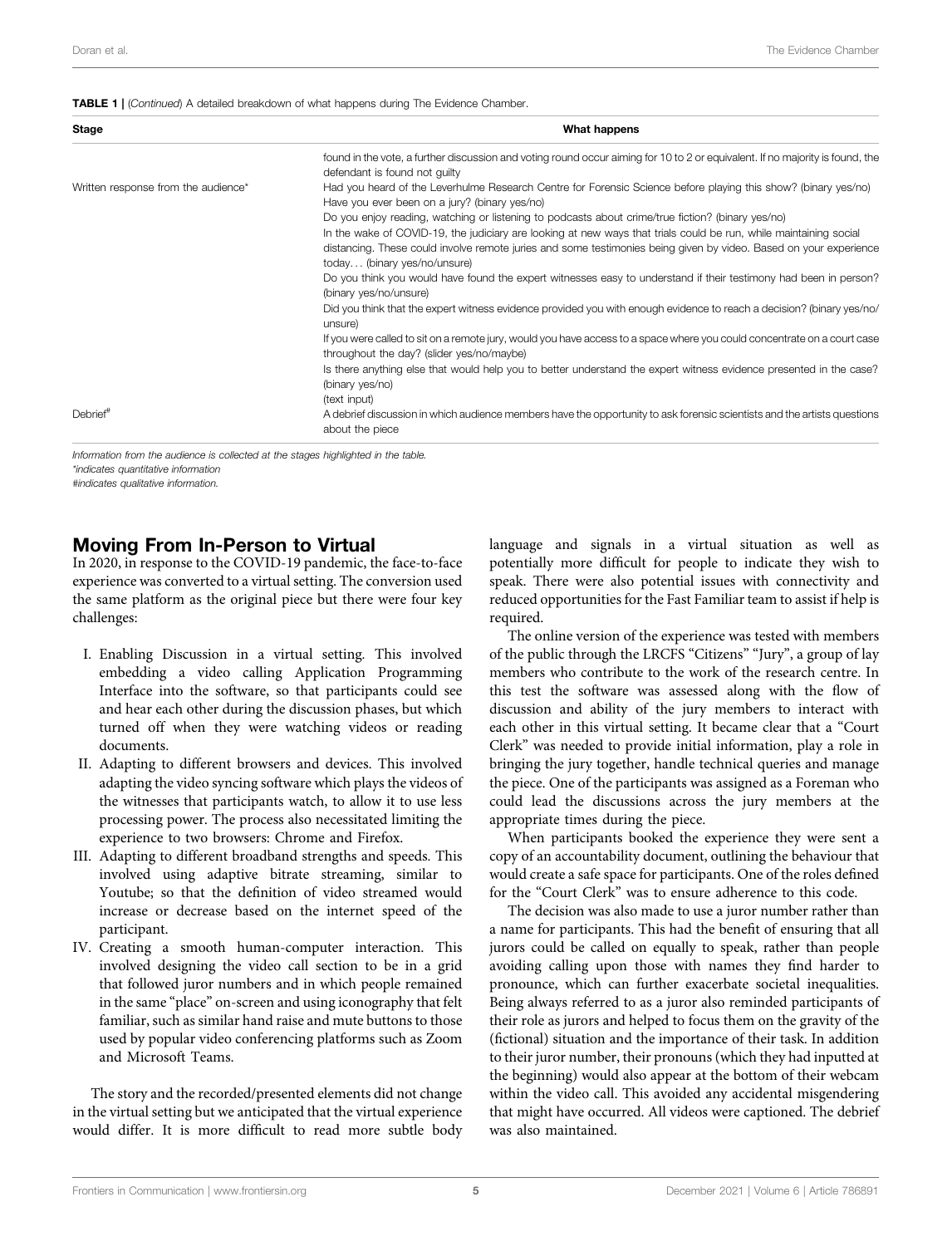# **DISCUSSION**

The virtual experience launched in July 2020 to a public audience and was advertised via the University of Dundee, LRCFS and Fast Familiar through press releases, mailing lists, websites and social media. Each performance kept the attention of the audience for over 90 min with many participants indicating that they would like the performance to last longer.

Between July 2020 and the end of August 2020 the play was performed 23 times involving 253 participants (all shows sold out). 69% of players identified themselves as female, 27% as male, 3% non-binary and 1% not disclosed. 59% of players were aged between 26 and 45. Most participants were based in the UK but the virtual show also allowed players from around the world to join - an advantage over an in-person performance.

47% of participants were from an art, design, entertainment, sports and media background. This is perhaps a different audience than would be expected for a science communication activity but similar to what might be expected to attend a contemporary theatre production. Participation in the virtual experience has also been limited to those who have access to fast broadband connections and desktop/laptop computers and plan to run the performance face-to-face with groups when we are able to. A complete analysis of the verbal discussions is planned and will address the core areas which The Evidence Chamber was designed to explore. Preliminary observations suggest that the discussions within the performance and the debrief were detailed and sophisticated, which indicated that participants were engaged with the experience and all actively participated in sharing and receiving information. The Jury foreman made sure that all participants were given time to put forward their views in each case.

It has been observed that even on social media sites such as Twitter (which offer two-way interactions) it can be difficult to generate conversation between scientists and public audiences ([Jahng and Lee, 2018](#page-6-23)). We believe The Evidence Chamber's model of science engagement where peers interact with each other in addition to interacting with the science and experts has overcome some of these challenges in generating conversation.

Our hypothesis is that the discussions with the forensic expert would not be so specific and well informed were it not for the information shared through the comics and the self-directed discussions about the evidence that took place within the jury deliberation part of the performance. These questions were all led by the public audience rather than being directed by the expert. However, to fully test this hypothesis further research is needed—which would include collecting more knowledge on participants levels of understanding of scientific evidence types.

There is no single method of measuring engagement and very few use both qualitative and quantitative perspectives. This in turn means that demonstrating how engaged an audience is in an activity can be difficult (Trunfi[o and Rossi, 2021](#page-6-24)). In The Evidence Chamber the format allows members of the public to engage deeply and actively with scientific ideas, deploying them in their discussions and applying that knowledge to decision making. A benefit of using digital modes of delivery is that it becomes possible to gather much more detailed and granular data about how audience members are engaging with different pieces of information (how long they spend looking at different documents, for example). In addition, we gain insight into their deliberative process (as it is possible to measure how long it takes for participants to vote for example) along with qualitative data in the form of discussion recordings.

This model of engagement may be a useful method for others who wish to combine entertainment and education in science and health while also providing useful data from the experience to inform future communication practices. All sessions of The Evidence Chamber sold out, showing there was a public interest in an activity such as this. In addition, the piece has also been modified and used to structure professional training for legal practitioners, forensic psychologists and other students.

The key to the dual nature of the project is that The Evidence Chamber links engagement with science and research through an interactive narrative. Here we describe how and why it was created and the outcomes and learning so far. The Evidence Chamber was created by forensic scientists, science public engagement professionals and new media artists as an attempt to create a highly interactive science public engagement experience that engages public audiences emotionally through the design of an immersive scenario (a jury trial of a fictional case that rests on forensic evidence) that prompts passionate discussion about the science in the case and leads to a detailed live interaction between forensic scientists and members of the public at the end of the fictional scenario.

We believe this project demonstrates the potential for new media arts projects as a vehicle for meaningful, interactive public engagement with science and believe there is a need for further exploration of different new media arts tools and formats for this purpose. New media arts are already established as a field of public engagement with biomedical sciences [\(Ahmedien, 2021\)](#page-6-3) but there is a need for further practice, research and evaluation in other scientific fields.

## DATA AVAILABILITY STATEMENT

The original contributions presented in the study are included in the article/Supplementary Material, further inquiries can be directed to the corresponding author.

## ETHICS STATEMENT

The studies involving human participants were reviewed and approved by the University of Dundee, Centre for Anatomy and Human Identification Ethics Committee. The patients/ participants provided their written informed consent to participate in this study.

## AUTHOR CONTRIBUTIONS

All authors contributed to the creation of The Evidence Chamber experience. RB was the writer, DB the Director, JM the Computational Artist. HD, ND, and LH provided content,